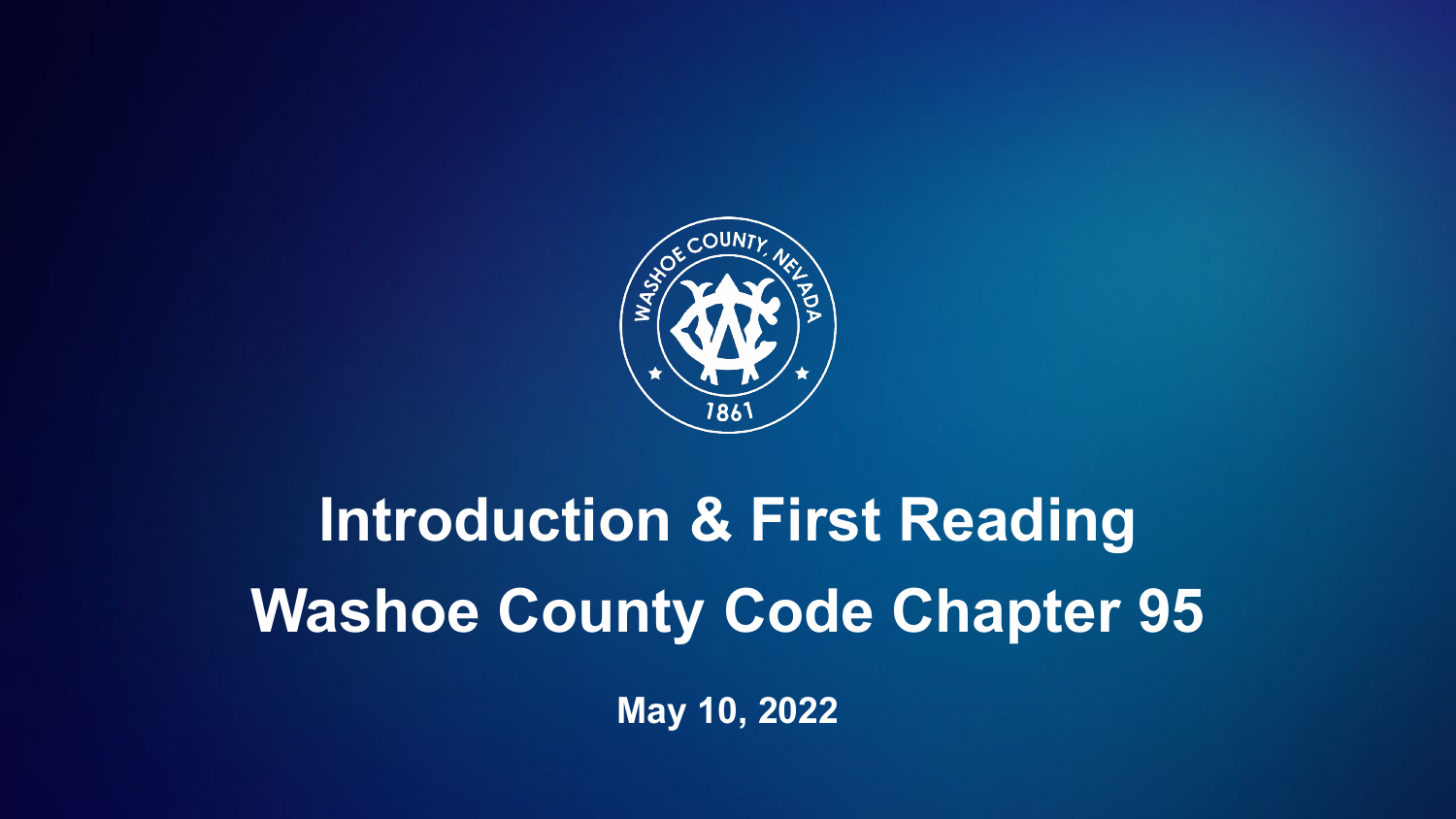

## **An Ordinance Repealing Chapter 95 Governing Parks and Recreation in its entirety, and enacts a new Chapter 95**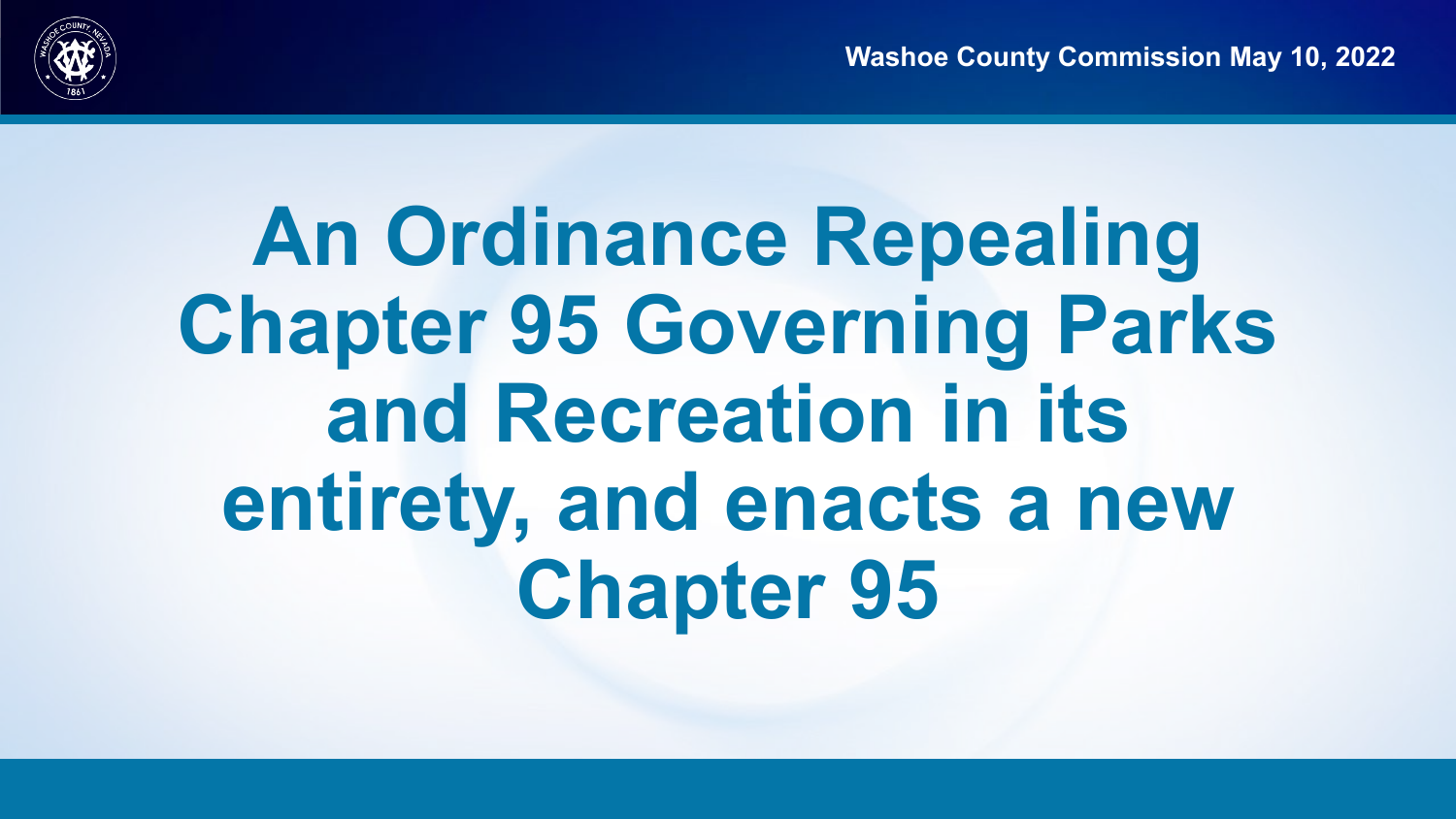

### **Background**

- Requests an introduction and first reading
- Last major update was approved by Board in 1987
- Code is currently outdated and lacks organization
- Board directed staff to evaluate the existing code
- Staff researched best practices and updated definitions
- Recommended changes have been reviewed and recommended for approval by Open Space and Regional Park Commission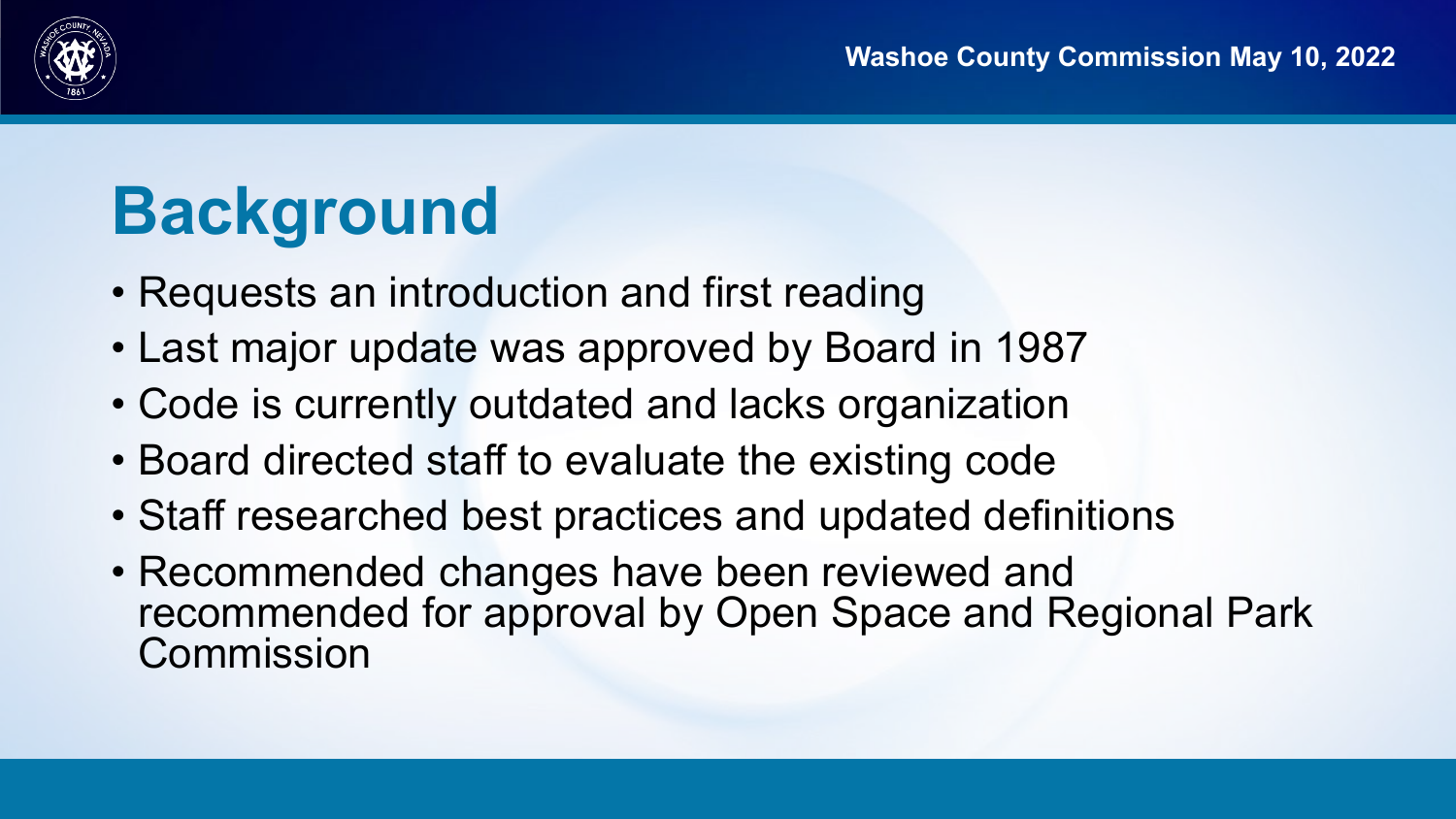

### **Summary of changes**

- Update to Definitions and reorganization of chapter from three general areas to eight specific areas for ease of use by public and staff.
- Reduces minimum number of meetings required annually and grants authority to Parks Commission *(95.020)*
- Establishes Smoke Free Parks *(95.350)*
- Defines electric bicycle *(95.200)*
- Gives Director power to designate employees as enforcement officials *(95.050)* and grants citation powers to enforcement officials *(95.490)*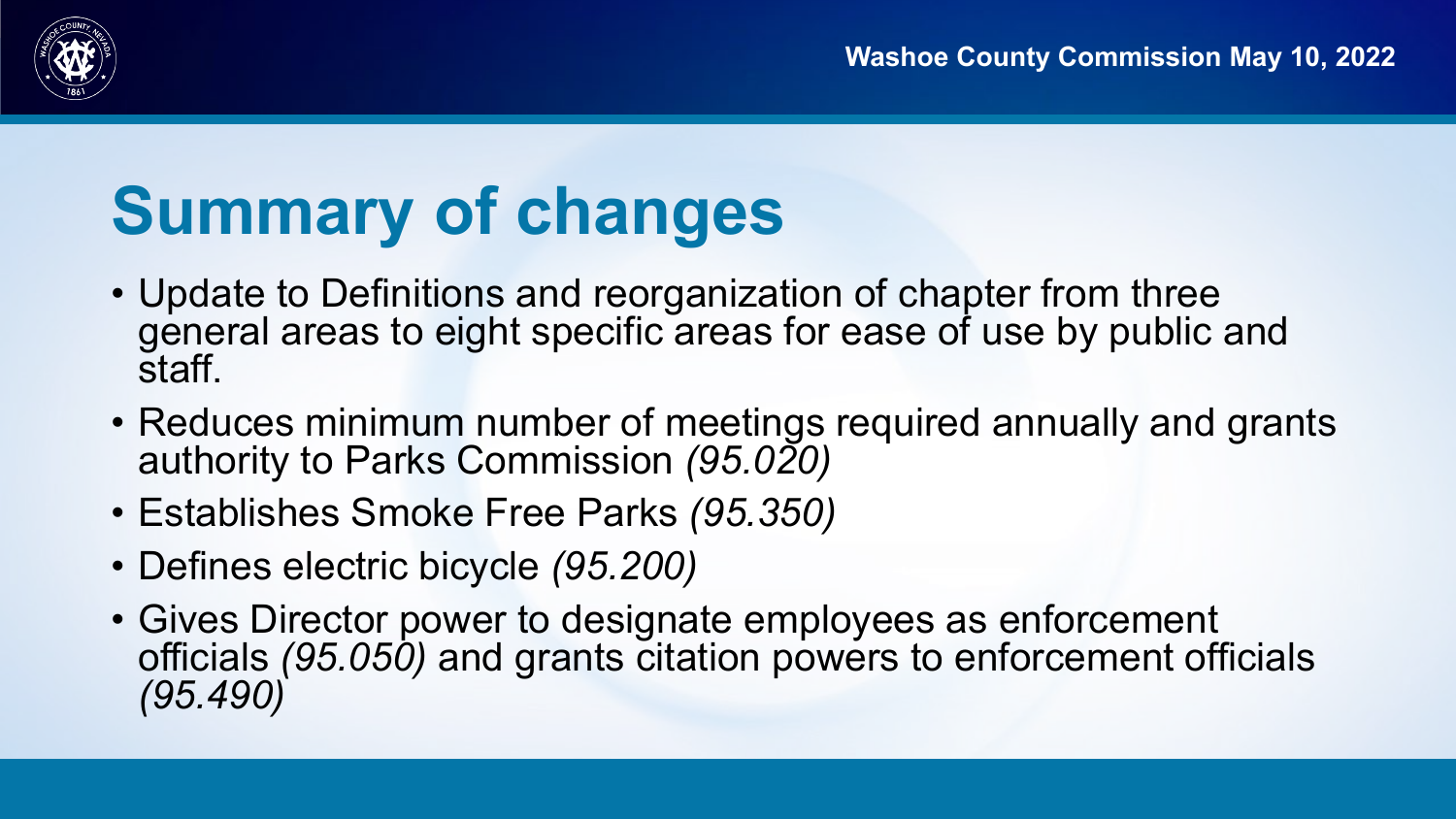

- *95.020* Washoe County Open Space and Regional Parks **Commission** 
	- Reduced number of required meetings from 9 to at least 4 each year *95.020(6)*
	- Powers and duties of Park Commission *95.020(7)*
		- Act primarily in an advisory capacity to the board of county commissioners
		- Approval of: Fee schedule, Park District Plans, Park Master Plans, Park Naming and Design, Special Event Agreements, Park Policies, Discretionary Permits as outlined in section 110 of County Code and Resolutions of support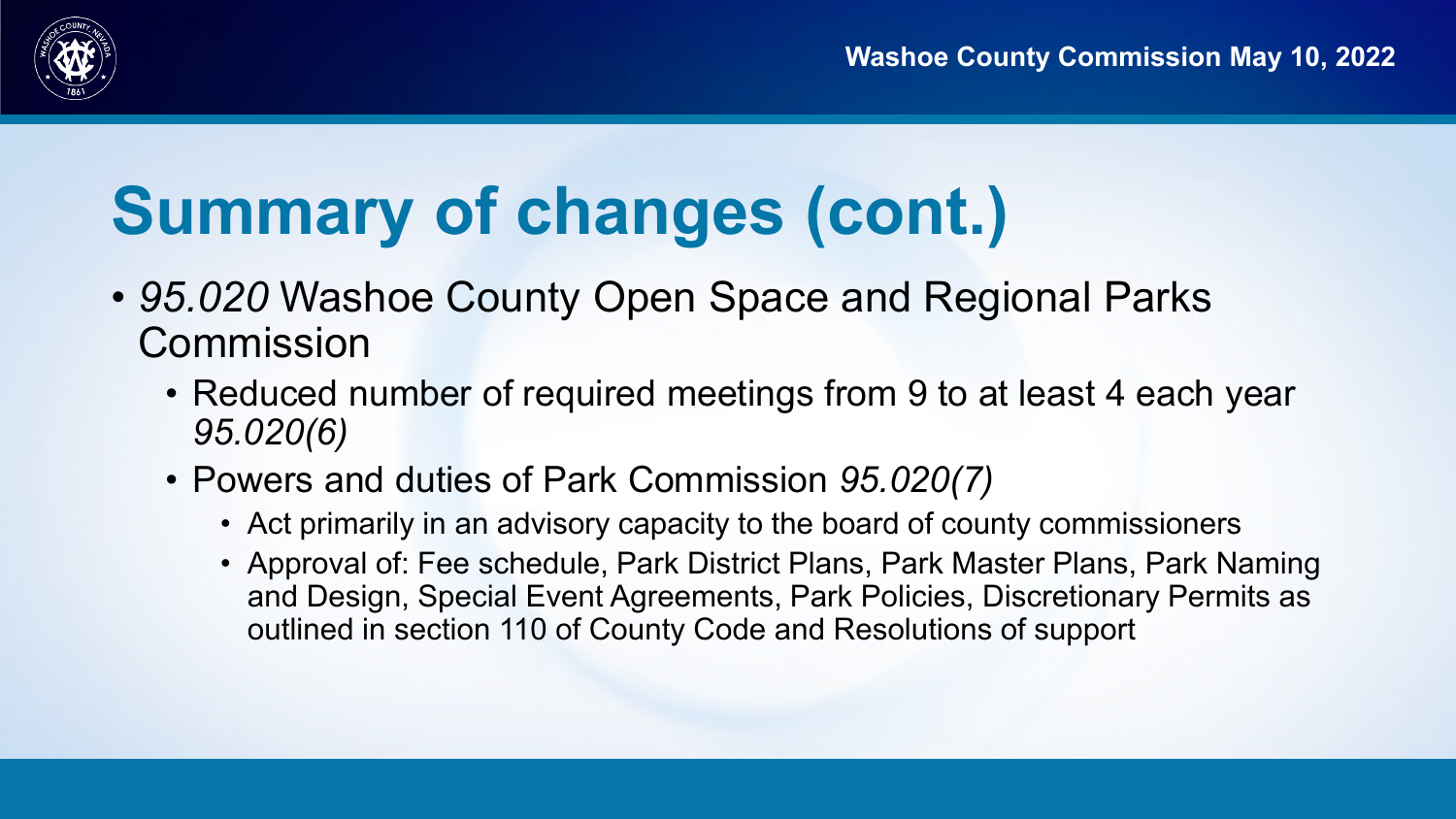

- *95.350* Smoking and Vaping prohibited in all parks and open spaces, except in designated areas
	- Joint meeting in 2017 between Park Commissions of City of Reno, City of Sparks and Washoe County established a working group to work on smoke free parks initiative.
	- Reno City Council, Sparks City Council and Washoe County Commission approved smoke free parks in 2019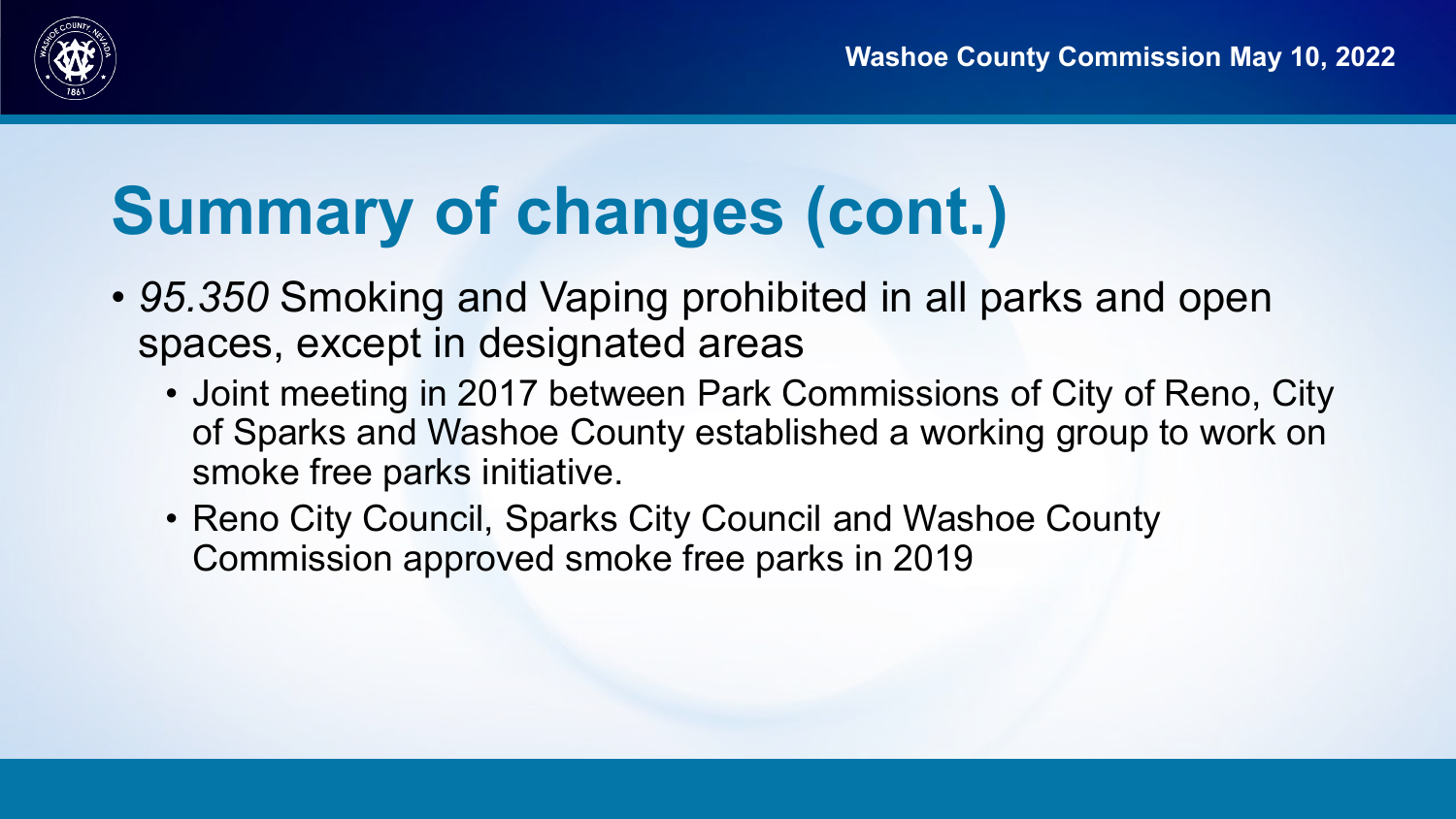

- *95.200* Bicycles and Other Operator-Propelled Vehicles
	- Adopts NRS 484B definition of "Electric Bicycle" means a device upon which a person may ride, having two or three wheels, or every such device generally recognized as a bicycle that has fully operable pedals and is propelled by a small electric engine which produces not more than 1 gross brake horsepower and which produces not more than 750 watts final output, and:
		- 1. Is designed to travel on not more than three wheels in contact with the ground but is not a tractor; and
		- 2. Powered solely by such a small electric engine, is capable of a maximum speed of not more than 20 miles per hour on a flat surface while carrying an operator who weighs 170 pounds.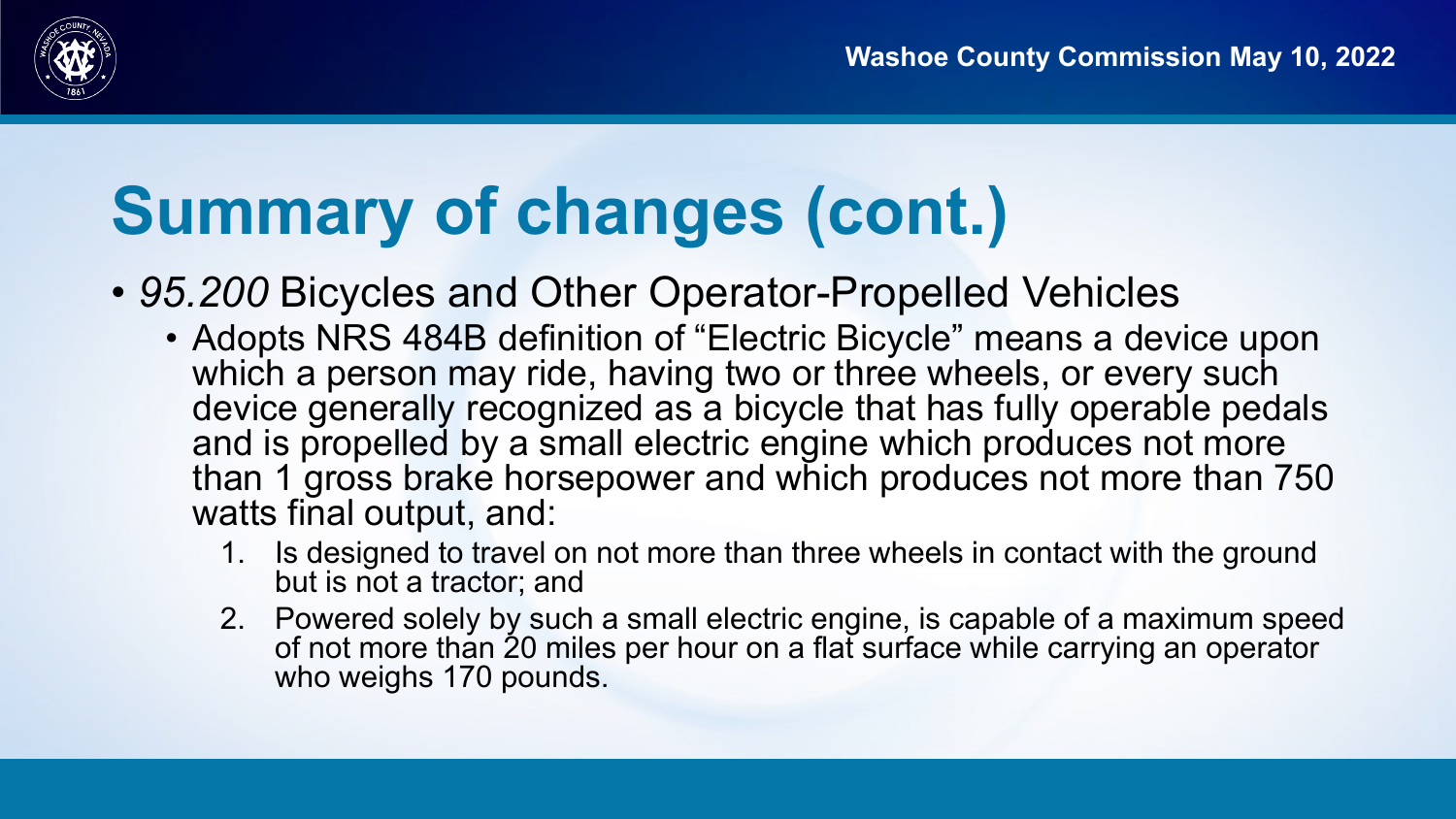

#### The three classes are defined as follows:

- Class 1: eBikes that are pedal-assist only, with no throttle, and have a maximum assisted speed of 20 mph.
- Class 2: eBikes that also have a maximum speed of 20 mph, but are throttle-assisted.
- Class 3: eBikes that are pedal-assist only, with no throttle, and a maximum assisted speed of 28 mph.

All classes limit the motor's power to 1 horsepower (750W).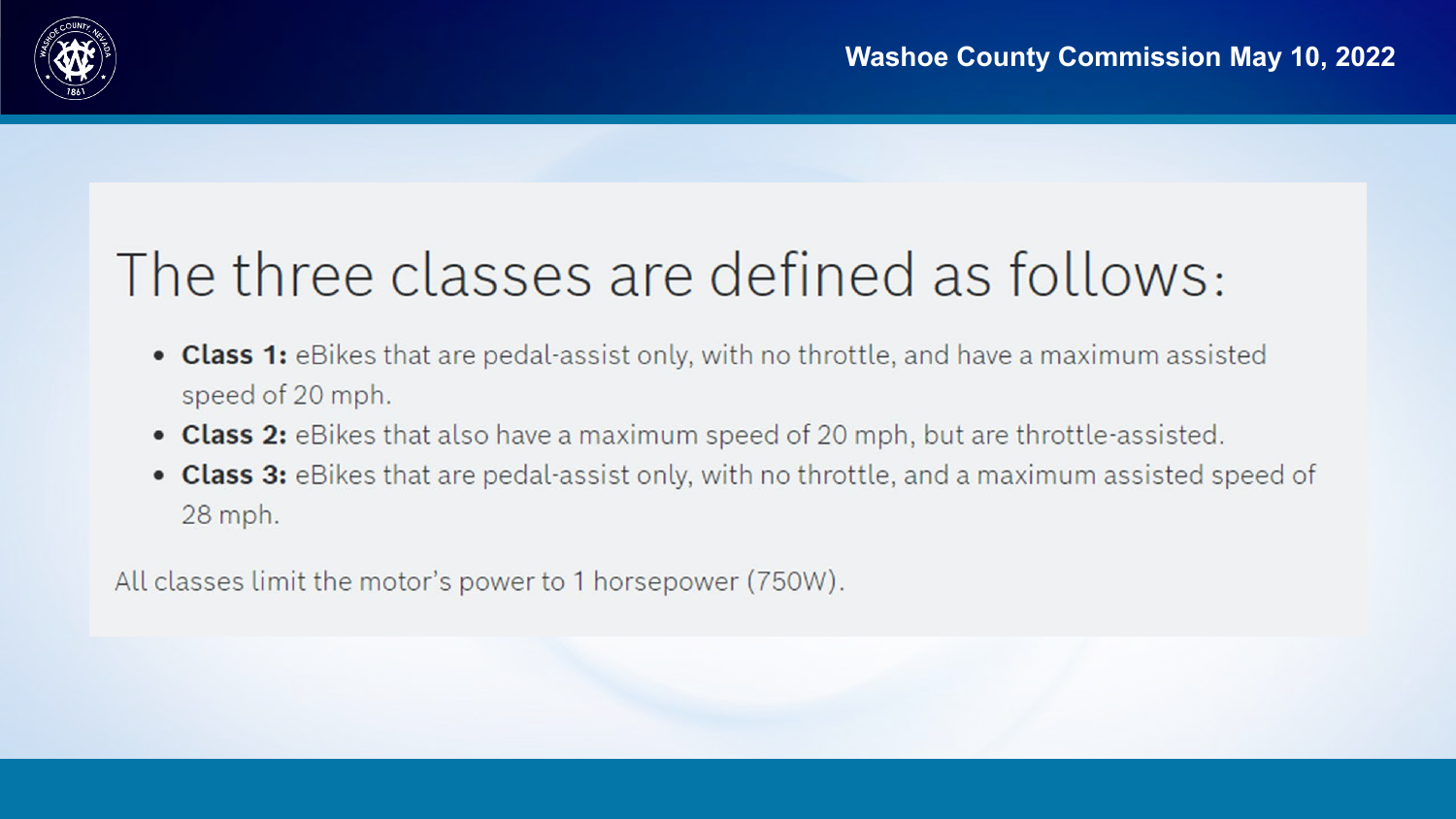

- *95.050(4)* The director shall be empowered to designate employees as enforcement officials on behalf of department.
- *95.490* Citation Power of Enforcement Officials.
	- Grants citation powers to enforcement officials to prepare, sign and serve written criminal and civil citations accused of violating a provision of Nevada Revised Statutes or the Washoe County Code as it pertains to county parks.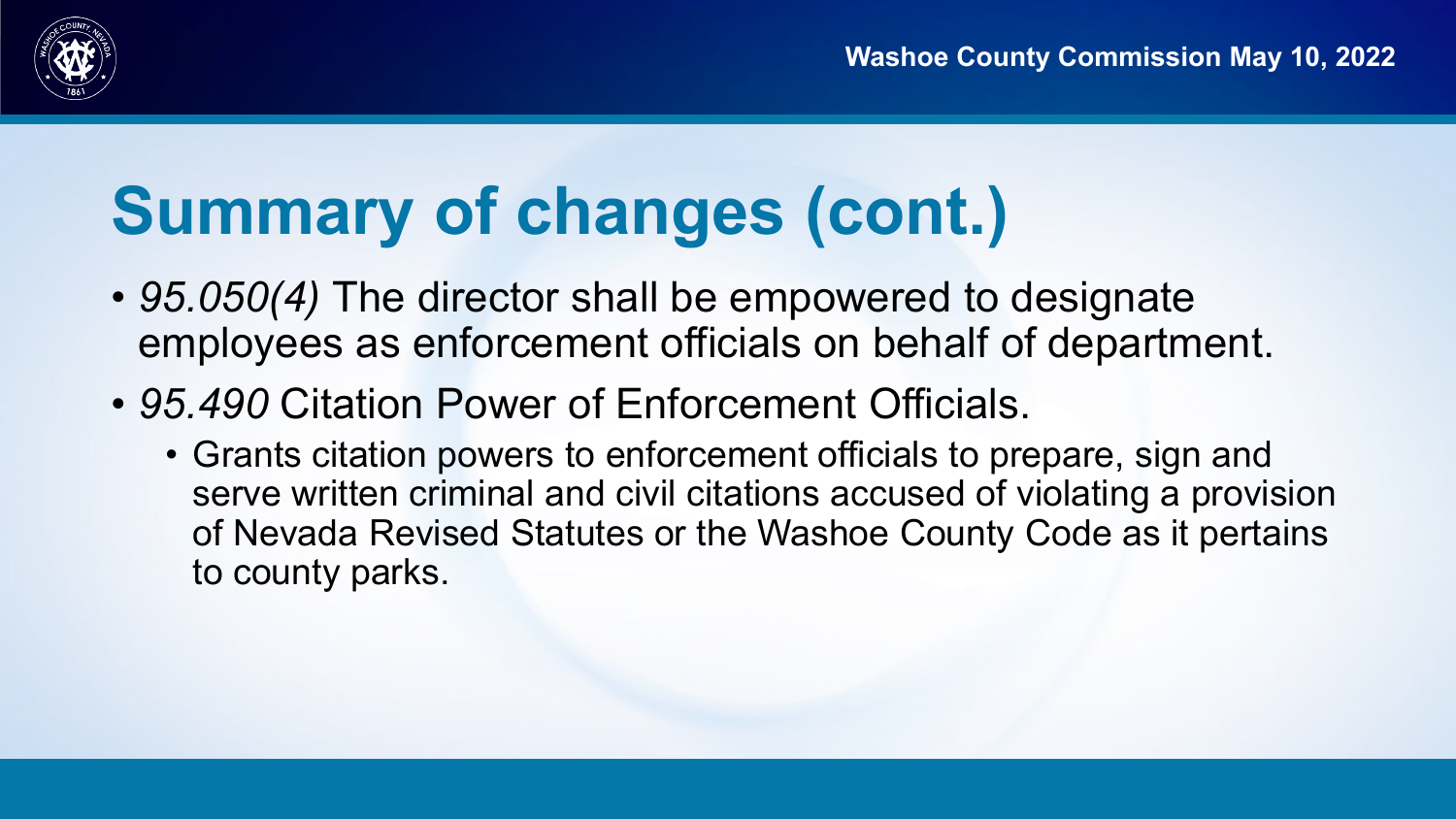

#### **Staff Recommendation**

- Board of County Commissioners introduce and conduct a first reading of the proposed ordinance and set the public hearing for a second reading and possible adoption for May 24, 2022.
- Possible motion is included in the Staff Report

#### Questions?